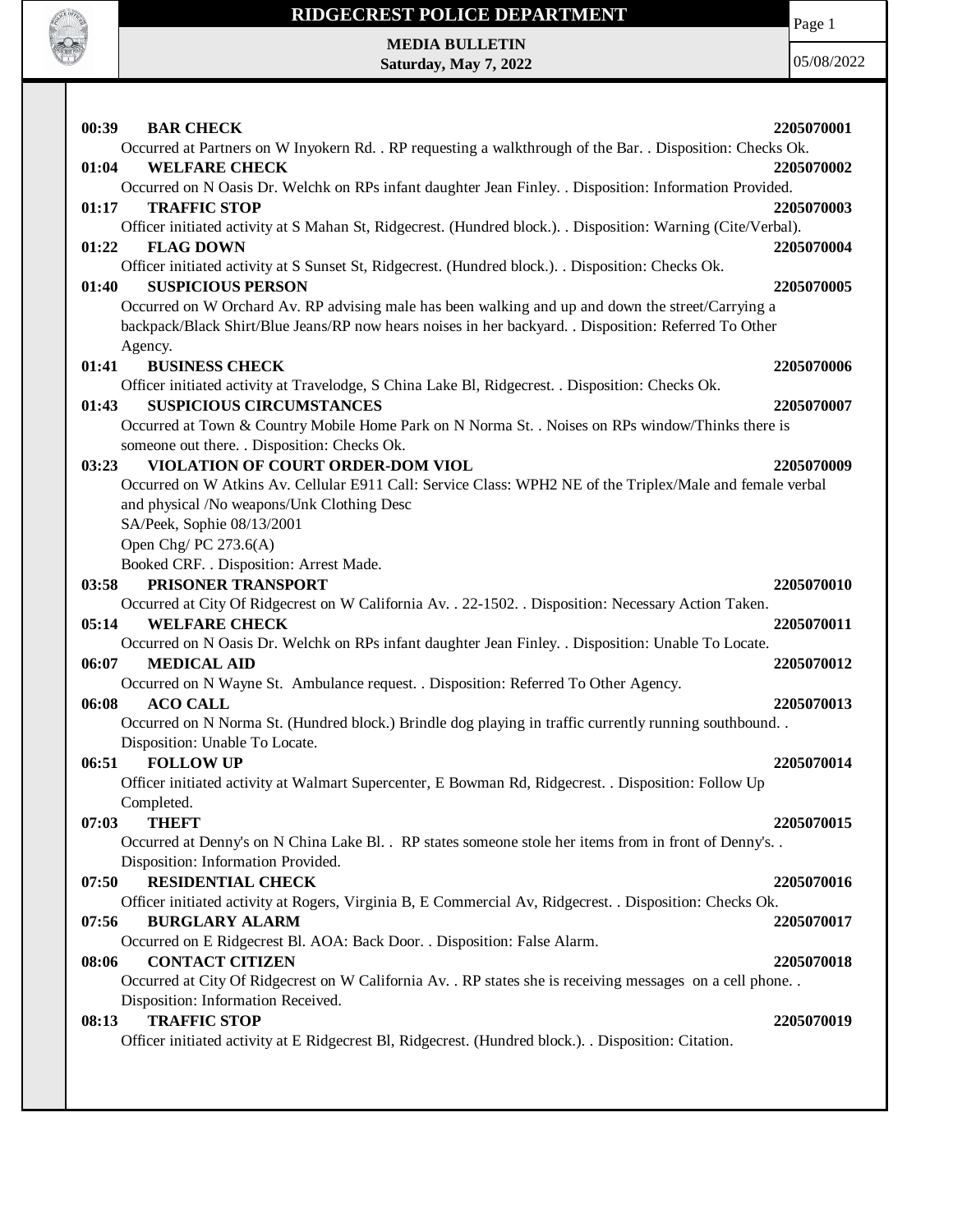

## **RIDGECREST POLICE DEPARTMENT**

Page 2

**MEDIA BULLETIN Saturday, May 7, 2022**

| 08:31<br><b>FOLLOW UP</b>                                                                                                           | 2205070020 |
|-------------------------------------------------------------------------------------------------------------------------------------|------------|
| Officer initiated activity at N Sahara Dr, Ridgecrest. . Disposition: Follow Up Completed.                                          |            |
| 911 WIRELESS CALL<br>08:42                                                                                                          | 2205070021 |
| Occurred on S Porter St. Female stated accidental dial. . Disposition: Necessary Action Taken.                                      |            |
| 08:44<br><b>ATTEMPT TO CONTACT</b>                                                                                                  | 2205070022 |
| Officer initiated activity at S Silver Ridge St, Ridgecrest. . Disposition: Negative Contact.                                       |            |
| 08:56<br><b>WELFARE CHECK</b>                                                                                                       | 2205070024 |
| Occurred on N Oasis Dr. RP is requesting a well check on her infant daughter at the address. . Disposition:                         |            |
| Negative Contact.                                                                                                                   |            |
| <b>WELFARE CHECK</b><br>09:00                                                                                                       | 2205070025 |
| Occurred at James Monroe Middle School on W Church Av. . RP states that there is a female that is crying out                        |            |
| in front of Monroe and she asked the RP to call the police - moving east bound with a suitcase. . Disposition:<br>Unable To Locate. |            |
| <b>VIOLATION OF COURT ORDER</b><br>09:03                                                                                            | 2205070026 |
| Occurred on S Lilac St. RP states that her house and her car has been egged. . Disposition: Information                             |            |
| Provided.                                                                                                                           |            |
| <b>BURGLARY ALARM</b><br>09:07                                                                                                      | 2205070027 |
| Occurred at Dj's Pub on E Garnet Av. . AOA: North Door. . Disposition: Disregard From Alarm Company.                                |            |
| 09:08<br><b>SUSPICIOUS PERSON</b>                                                                                                   | 2205070028 |
| Occurred at W Ward Av/N Downs St. BMA in the middle of the road almost jumped in front of the RP's car was                          |            |
| waiving his arms and acting suspicious. . Disposition: Gone On Arrival.                                                             |            |
| <b>ABANDONED VEHICLE</b><br>09:49                                                                                                   | 2205070029 |
| Occurred at Saddas Eastridge Market on E Ridgecrest Bl. . Male parked vehicle in front of the walkway of the                        |            |
| store and just left it - vehicle has no plates. . Disposition: Call Cancelled.                                                      |            |
| 09:53<br><b>LAND TRESPASS</b>                                                                                                       | 2205070030 |
| Occurred on N Chelsea Av. RP states that there is a man and woman cutting rose bushes in the front of the                           |            |
| building - RP has pictures. . Disposition: Log Note Only.                                                                           |            |
| 10:02<br>911 WIRELESS CALL                                                                                                          | 2205070031 |
| Occurred at City Of Ridgecrest on W California Av. . Rustling noises heard, on call back female stated                              |            |
| accidental dial. . Disposition: Necessary Action Taken.                                                                             |            |
| <b>JUVENILE PROBLEM</b><br>10:05                                                                                                    | 2205070032 |
| Occurred at Pearson Park on W Vicki Av/N Downs St. . RP states there are approx 3 boys that are playing on                          |            |
| top of the shade structure at the park - RP states they are also stacking trash cans to use as ladders to climb                     |            |
| up and get on top of the structures. . Disposition: Counselled.                                                                     |            |
| 10:08<br><b>WELFARE CHECK</b>                                                                                                       | 2205070033 |
| Occurred at Dollar Tree Stores on N China Lake Bl. . RP stated that the female who was crying at James                              |            |
| Monroe is now in front of Dollar Tree. . Disposition: Unable To Locate.                                                             |            |
| 10:12<br><b>FOUND PROPERTY</b>                                                                                                      | 2205070034 |
| Occurred at Walmart Supercenter on E Bowman Rd. . Found wallet. . Disposition: Report Taken.                                        |            |
| <b>FOLLOW UP</b><br>10:22                                                                                                           | 2205070035 |
| Officer initiated activity at Walmart Supercenter, E Bowman Rd, Ridgecrest. . Disposition: Follow Up                                |            |
| Completed.                                                                                                                          |            |
| <b>FOLLOW UP</b><br>10:32                                                                                                           | 2205070036 |
| Officer initiated activity at N Gold Canyon Dr, Ridgecrest. . Disposition: Follow Up Completed.                                     |            |
| <b>CONTACT CITIZEN</b><br>10:35                                                                                                     | 2205070037 |
| Occurred on W Coral Av. RP is crying and stating that we need to protect her that everyone is taking                                |            |
| advantage of her - she is stating that someone stole money from her and she has bank statements. .                                  |            |
| Disposition: Negative Contact.                                                                                                      |            |
|                                                                                                                                     |            |
|                                                                                                                                     |            |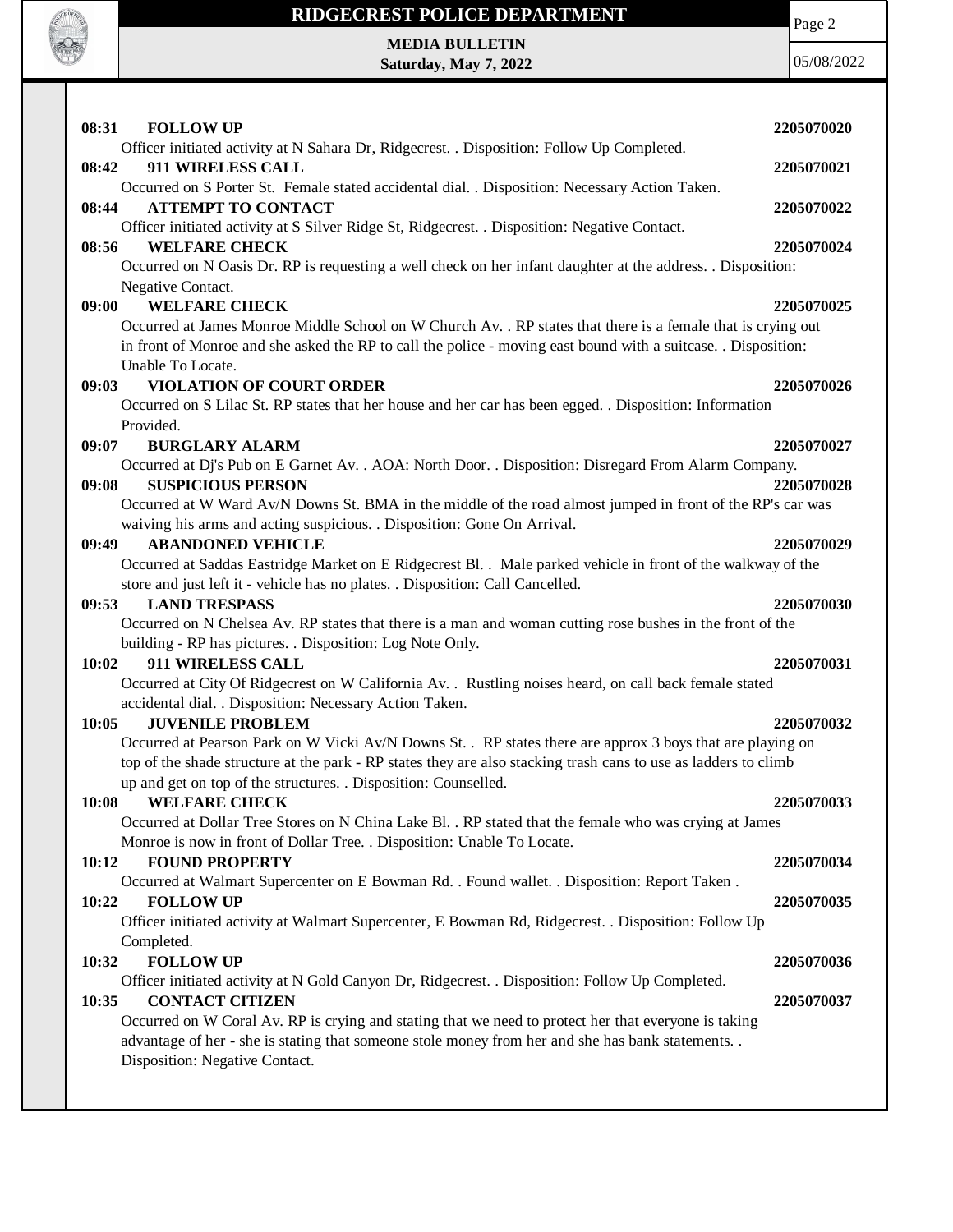

## **RIDGECREST POLICE DEPARTMENT**

Page 3

**MEDIA BULLETIN Saturday, May 7, 2022**

| 10:37<br><b>CONTACT CITIZEN</b>                                                                                                     | 2205070038 |
|-------------------------------------------------------------------------------------------------------------------------------------|------------|
| Occurred at City Of Ridgecrest on W California Av. Disposition: Necessary Action Taken.                                             |            |
| <b>CONTACT CITIZEN</b><br>10:45                                                                                                     | 2205070039 |
| Occurred at City Of Ridgecrest on W California Av. . Would like contact via 21 from P18. . Disposition:                             |            |
| Information Provided.                                                                                                               |            |
| <b>FOLLOW UP</b><br>11:22                                                                                                           | 2205070040 |
| Officer initiated activity at W Howell Av, Ridgecrest. . Disposition: Negative Contact.                                             |            |
| <b>BURGLARY ALARM</b><br>11:36                                                                                                      | 2205070041 |
| Occurred at Ridgecrest Senior Apartments on W Church Av. . AOA: Back Door. . Disposition: Checks Ok.<br>12:21<br><b>MEDICAL AID</b> | 2205070042 |
| Occurred on W Coronado Av. Ambulance request. . Disposition: Assisted.                                                              |            |
| 12:37<br><b>ELDER ABUSE</b>                                                                                                         | 2205070043 |
| Occurred on W Moyer Av.                                                                                                             |            |
| subjs left in a black scion 2 door - pushed RP's husband to the ground Came at husband with a metal bar but                         |            |
| did not hit them with the bar                                                                                                       |            |
| SA/Myers, Christopher David 12/08/1986 Open Chg/148 PC/594(felony) PC                                                               |            |
| SA/Piatt, Cynthia Irene 10/21/1993 Open Chg/368 PC                                                                                  |            |
| Both subjects booked CRF. . Disposition: Arrest Made.                                                                               |            |
| 12:54<br><b>WELFARE CHECK</b>                                                                                                       | 2205070044 |
| Occurred at Howard's Mini Mart on W Upjohn Av. . WMJ/13-14yo/distraught/blue windbreaker/glasses/black                              |            |
| tennis shoes with white bottom/crying and asked for police assistance/juvenile is currently inside the store                        |            |
| Disposition: Necessary Action Taken.                                                                                                |            |
| 911 WIRELESS CALL<br>12:58                                                                                                          | 2205070045 |
| Occurred at City Of Ridgecrest on W California Av. . Unable to understand RP due to wind in the phone - no                          |            |
| answer on call back. . Disposition: Necessary Action Taken.                                                                         |            |
| 13:11<br><b>BURGLARY ALARM</b>                                                                                                      | 2205070046 |
| Occurred on S Gateway Bl. AOA: Living Room Motion. . Disposition: False Alarm.                                                      |            |
| <b>GENERIC FIRE CALL/NOT SPECIFIED</b><br>13:28                                                                                     | 2205070047 |
| Occurred on W Langley Av. Trailer with smoke coming out of the window unk people or animals                                         |            |
| Disposition: Referred To Other Agency.                                                                                              |            |
| <b>INFORMATION</b><br>13:33                                                                                                         | 2205070048 |
| Occurred on S Gateway Bl. Info received. . Disposition: Log Note Only.                                                              |            |
| <b>INFORMATION RECEIVED</b><br>13:40                                                                                                | 2205070049 |
| Occurred on W Langley Av. Male demanded I call the FBI and get their agents here immediately. Disposition:                          |            |
| Log Note Only.                                                                                                                      |            |
| <b>FOUND PROPERTY</b><br>13:52                                                                                                      | 2205070050 |
| Occurred at Walmart Supercenter on E Bowman Rd. . Found wallet - brought to PD. . Disposition: Necessary                            |            |
| Action Taken.                                                                                                                       |            |
| <b>CONTACT CITIZEN</b><br>14:00                                                                                                     | 2205070051 |
| Occurred at S Norma St/W Robertson Av. RP found her friend's missing truck - not reported stolen at this time                       |            |
| - Black Dodge 4x4 - Ashante Wagner is the owner. . Disposition: Necessary Action Taken.                                             |            |
| <b>CHILD CRUELTY</b><br>14:29                                                                                                       | 2205070052 |
| Occurred at Speedway Express on S China Lake Bl. . Black vehicle with a female not moving and there is a kid                        |            |
| standing outside the car - currently at pump 5                                                                                      |            |
| SA/Golden, Brittiany Nichole 03/20/1992 Open Chgs/ 11550 HS/273a(a) PC/4532(B)(2) PC Booked CRF. .                                  |            |
| Disposition: Arrest Made.                                                                                                           |            |
| <b>INFORMATION</b><br>14:33                                                                                                         | 2205070053 |
| Occurred at City Of Ridgecrest on W California Av. . RP wanted business line number. . Disposition: Log Note                        |            |
| Only.                                                                                                                               |            |
|                                                                                                                                     |            |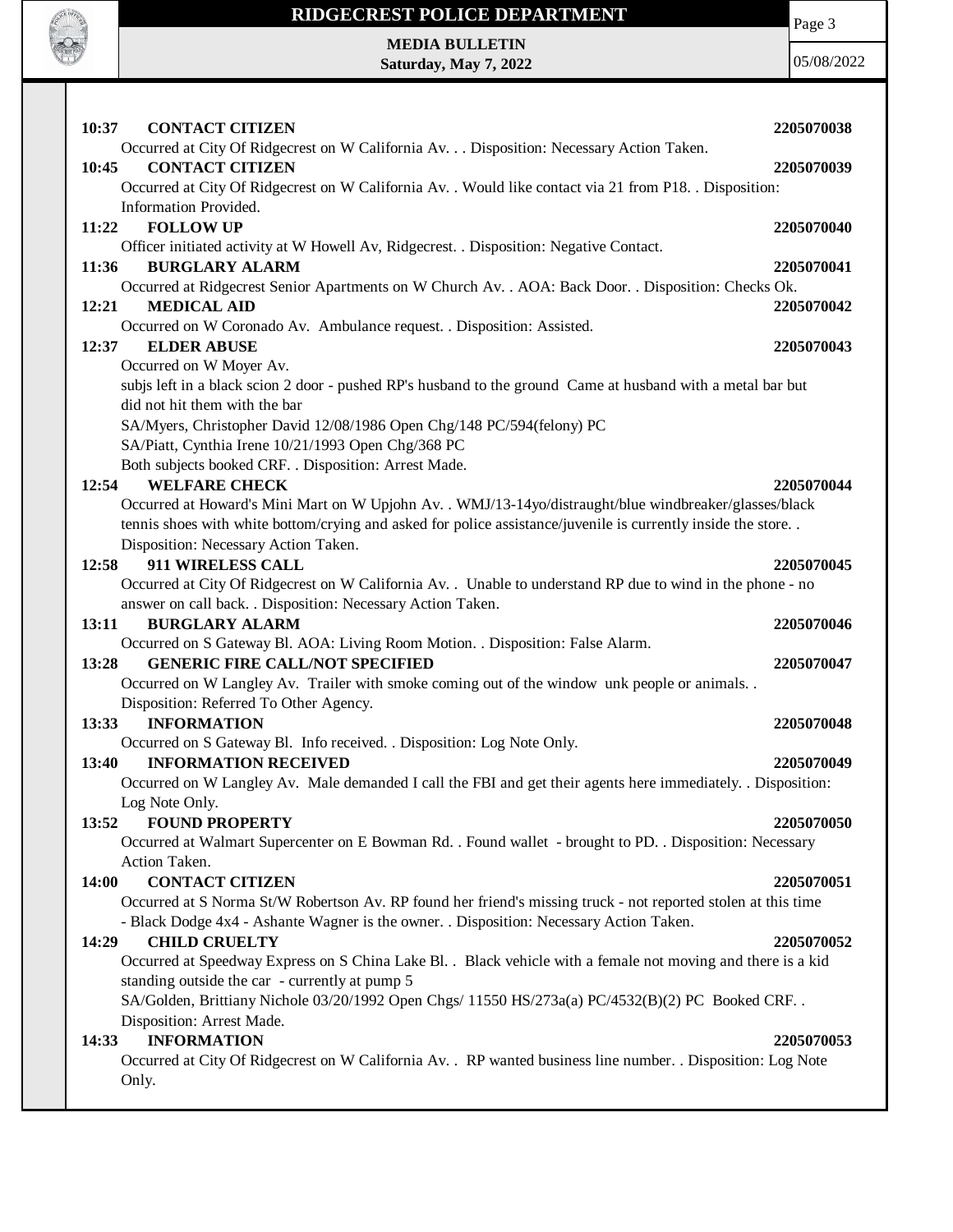

**RADIO DE LA CARDIO** 

**Saturday, May 7, 2022**

05/08/2022

Page 4

| 14:50<br>911 HANG UP                                                                                                | 2205070054 |
|---------------------------------------------------------------------------------------------------------------------|------------|
| Occurred at City Of Ridgecrest on W California Av. . Hang up. . Disposition: Log Note Only.                         |            |
| <b>INFORMATION</b><br>14:51                                                                                         | 2205070055 |
| Occurred at City Of Ridgecrest on W California Av. . Wants us to call FBI. . Disposition: Information Received.     |            |
| 15:21<br>911 HANG UP                                                                                                | 2205070056 |
| Occurred at City Of Ridgecrest on W California Av. . Hang up, unable to call back. . Disposition: Necessary         |            |
| Action Taken.                                                                                                       |            |
| <b>TRANSPORT</b><br>15:26                                                                                           | 2205070057 |
| Occurred at City Of Ridgecrest on W California Av. . 22-1505. . Disposition: Necessary Action Taken.                |            |
| <b>FRAUDULENT REPORT</b><br>15:38                                                                                   | 2205070058 |
| Occurred at City Of Ridgecrest on W California Av. . RP would like to report a scam call - RP is in the lobby. .    |            |
| Disposition: Report Taken.                                                                                          |            |
| <b>JUVENILE PROBLEM</b><br>15:46                                                                                    | 2205070059 |
| Occurred at E Bowman Rd/S Sunland St. A couple juv's on dirtbikes were hiding behind a bush on the corner           |            |
| and threw rocks at the RP's car. The RP tried to talk to them but they took off and RP no longer has obs, asked     |            |
| for leo only. . Disposition: Log Note Only.                                                                         |            |
| PRISONER TRANSPORT<br>15:58                                                                                         | 2205070060 |
| Occurred at City Of Ridgecrest on W California Av. . 22-1505/22-1506. . Disposition: Necessary Action Taken.        |            |
| 16:09<br><b>ACO CALL</b>                                                                                            | 2205070061 |
| Occurred on N Sierra View St. RP states there is a big dog at the above location and she can see it has a collar    |            |
| but she is afraid to approach it. . Disposition: Log Note Only.                                                     |            |
| 911 HANG UP<br><b>16:10</b>                                                                                         | 2205070062 |
| Occurred at City Of Ridgecrest on W California Av. . Hang up, on call back female stated accidental dial. .         |            |
| Disposition: Necessary Action Taken.                                                                                |            |
| 16:22<br><b>DISTURBANCE - SUBJECT</b>                                                                               | 2205070063 |
| Occurred at Fastrip Food Store on S China Lake Bl. . RP states that he kicked someone out of the store who          |            |
| has been 602'd from the store and the mom came into the store and argued with him hfa/ pump 7. Disposition:         |            |
| Gone Prior to Arrival.                                                                                              |            |
| 16:25<br><b>EXTRA PATROL</b>                                                                                        | 2205070064 |
| Occurred on S Norma St. Male was banging on the door - subj left and he stated he would just like patrols in        |            |
| the area. . Disposition: Checks Ok.                                                                                 |            |
| <b>CONTACT CITIZEN</b><br>16:40                                                                                     | 2205070065 |
| Officer initiated activity at City Of Ridgecrest, W California Av, Ridgecrest. Wants to speak to S4. . Disposition: |            |
| Information Received.                                                                                               |            |
| 16:48<br>911 HANG UP                                                                                                | 2205070066 |
| Occurred at City Of Ridgecrest on W California Av. . Hang up, unable to call back. . Disposition: Necessary         |            |
| Action Taken.                                                                                                       |            |
| 911 HANG UP<br>17:15                                                                                                | 2205070067 |
| Occurred at City Of Ridgecrest on W California Av. . Hang up, no answer on call back. . Disposition:                |            |
| Necessary Action Taken.                                                                                             |            |
| <b>SUSPICIOUS PERSON</b><br>17:38                                                                                   | 2205070068 |
| Occurred at N Downs St/W Drummond Av. WMA/AGITATED/507/BROWN HAIR/LONG BLACK SLEEVE                                 |            |
| SHIRT/BASKETBALL SHORTS - HEADED NORTH ON DOWNS. . Disposition: Gone On Arrival.                                    |            |
| 911 HANG UP<br>17:40                                                                                                | 2205070069 |
| Occurred at City Of Ridgecrest on W California Av. . Hang up, no answer on call back. . Disposition:                |            |
| Necessary Action Taken.                                                                                             |            |
| <b>SUICIDAL SUBJECT</b><br>17:47                                                                                    | 2205070070 |
| Occurred on W Panamint Av. RP states that he needs to talk to an officer regarding a mental health issue No         |            |
| weapons. . Disposition: Unfounded.                                                                                  |            |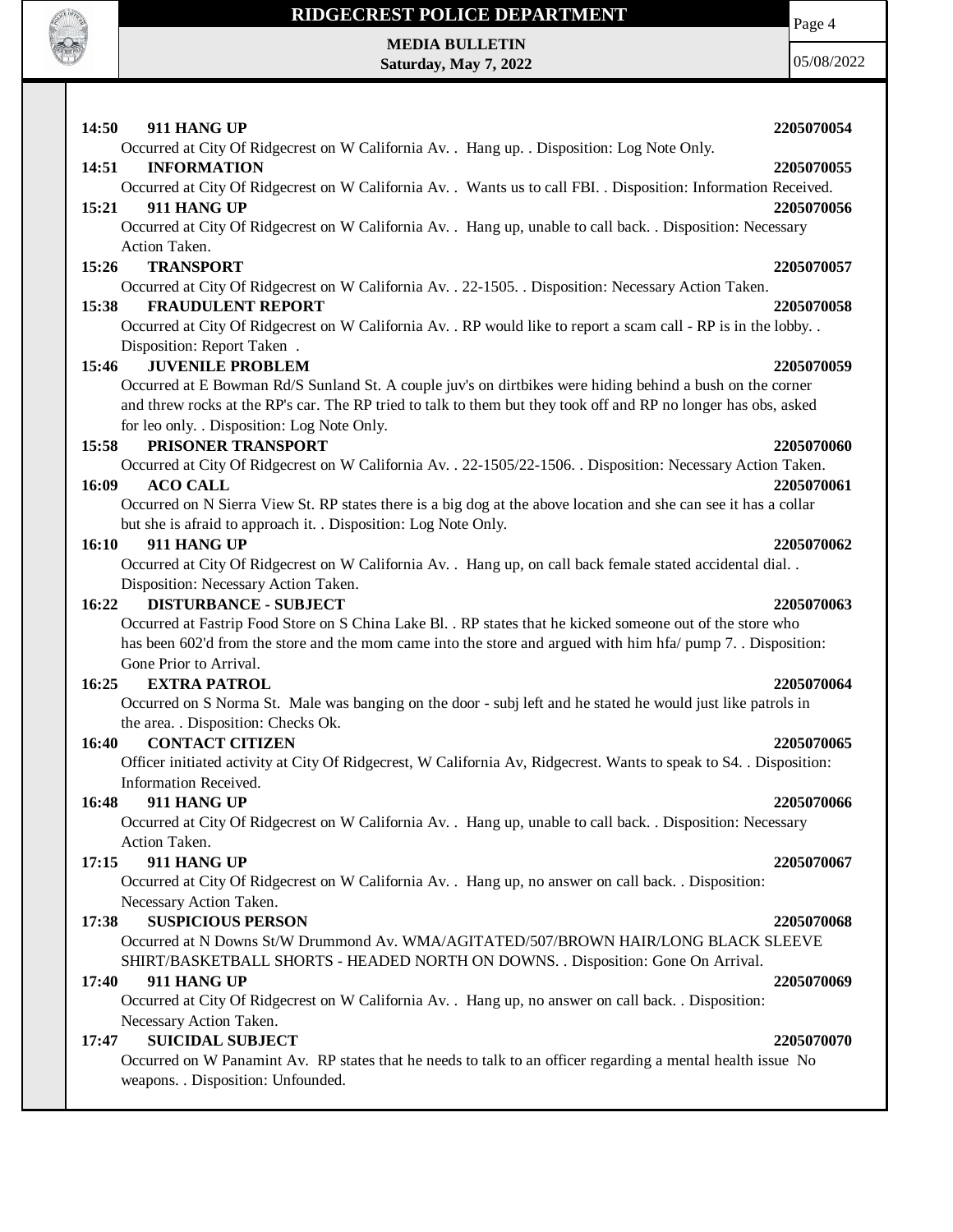